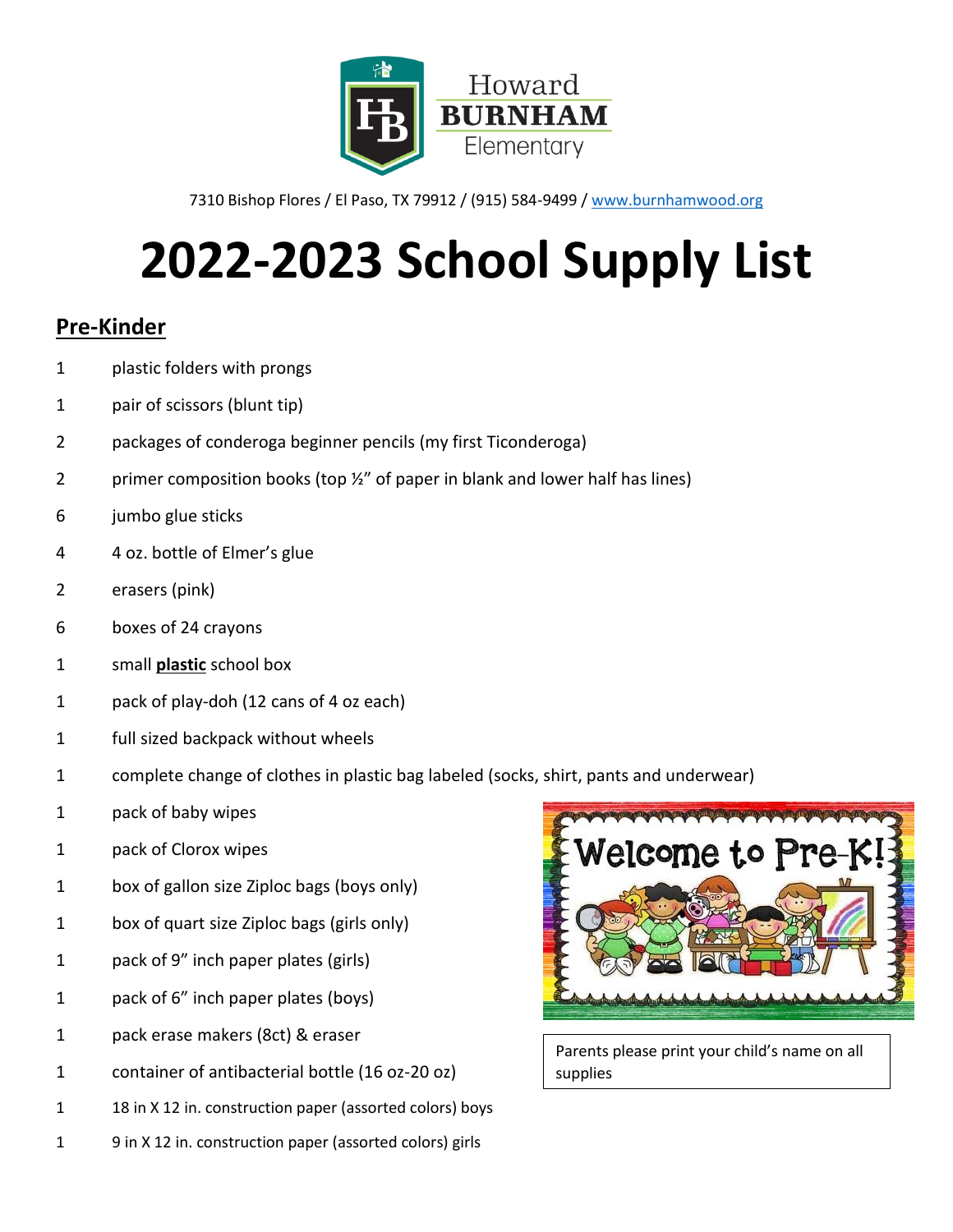

# **2022-2023 School Supply List**

### **Kindergarten**

- pkg. #2 pencils (24 count) (pre-sharpened)
- boxes Crayola crayons (24 count)
- pair scissor (Fiskars) round point
- erasers (pink)
- 4 sturdy plastic pocket folders, with brads in the middle (blue, red, yellow, green)
- pkg. of (extra-large) color construction paper (12" x 18")
- pkg. color construction paper (9" x 12")
- medium sized bottles of Elmer's brand glue 4 oz. white (8) glue sticks
- 4 primary composition books (top  $\frac{1}{2}$  of the paper is blank and lower  $\frac{1}{2}$  half has lines)
- small box of Ziploc bags sandwich size
- box of Ziploc bags gallon size
- pack dry erase markers with the eraser 4 count
- 1 package of color copy paper  $(8 \frac{1}{2}$ " x 11") (200 sheets)
- school box plastic
- package of play-doh 6 containers
- container of Clorox wipes
- antibacterial bottle
- package of white cardstock
- package of color cardstock
- chalk (12 count)

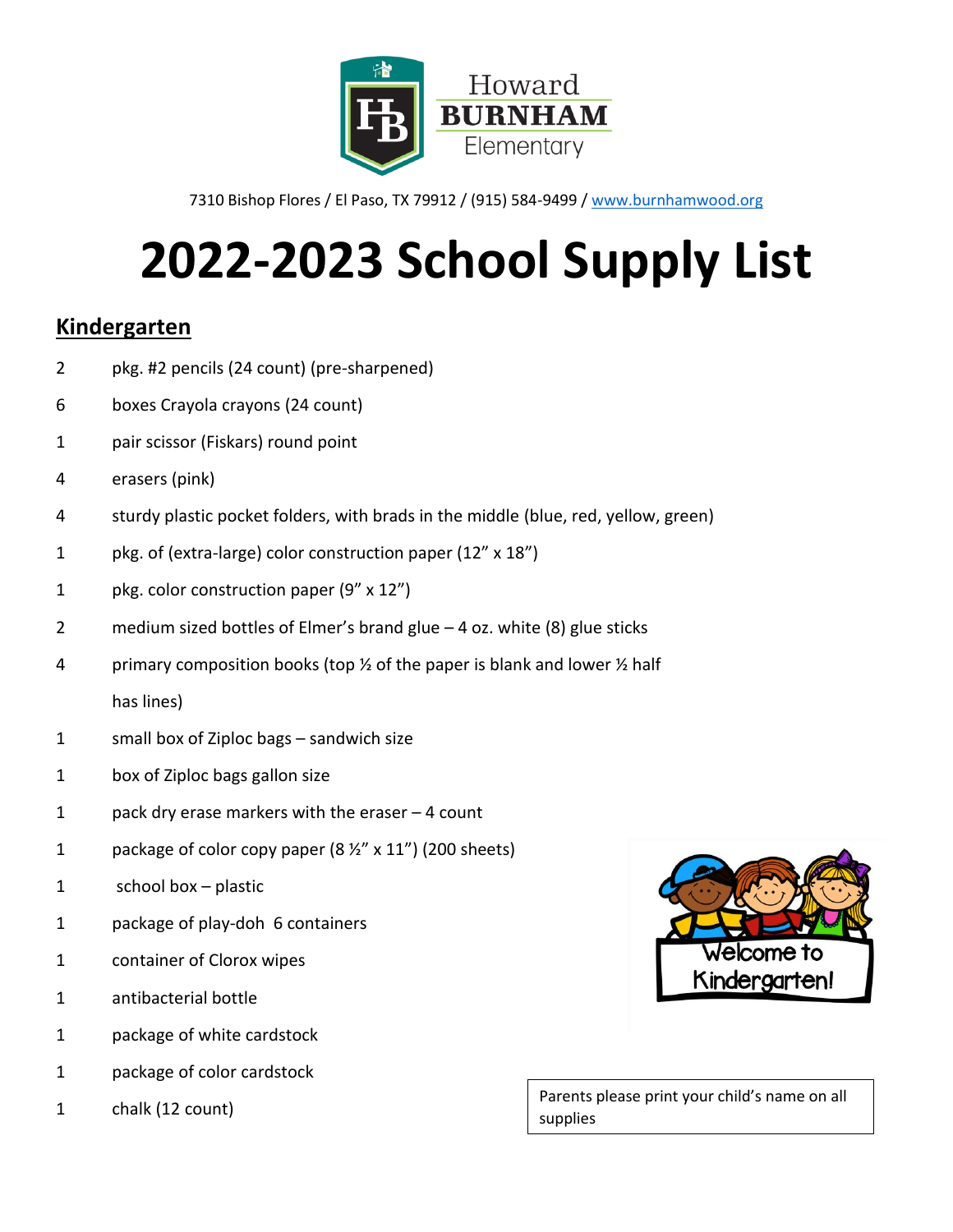

# **2022-2023 School Supply List**

### **First Grade**

- packages of Ticonderoga #2 pencils
- boxes Crayola crayons (24 count)
- box of washable Crayola markers
- box of color pencils
- bottles of Elmer's washable glue (4 oz. size)
- Elmer's washable glue sticks (4 pack)
- pair scissors
- 4 large erasers
- **plastic** pocket folders-solid color with brads in the middle (1 orange, 1 green, 1 yellow, 1 red)
- primary composition book (top half of the paper is blank and lower half has lines)
- regular composition book (with lines only)
- spiral notebooks-solid color
- pack of color construction paper (9" x 12") (boys only)
- pack of color construction paper (12" x 18") (girls only)
- package of white cardstock
- package of white copy paper
- big bottle of antibacterial hand sanitizer
- clorox wipes

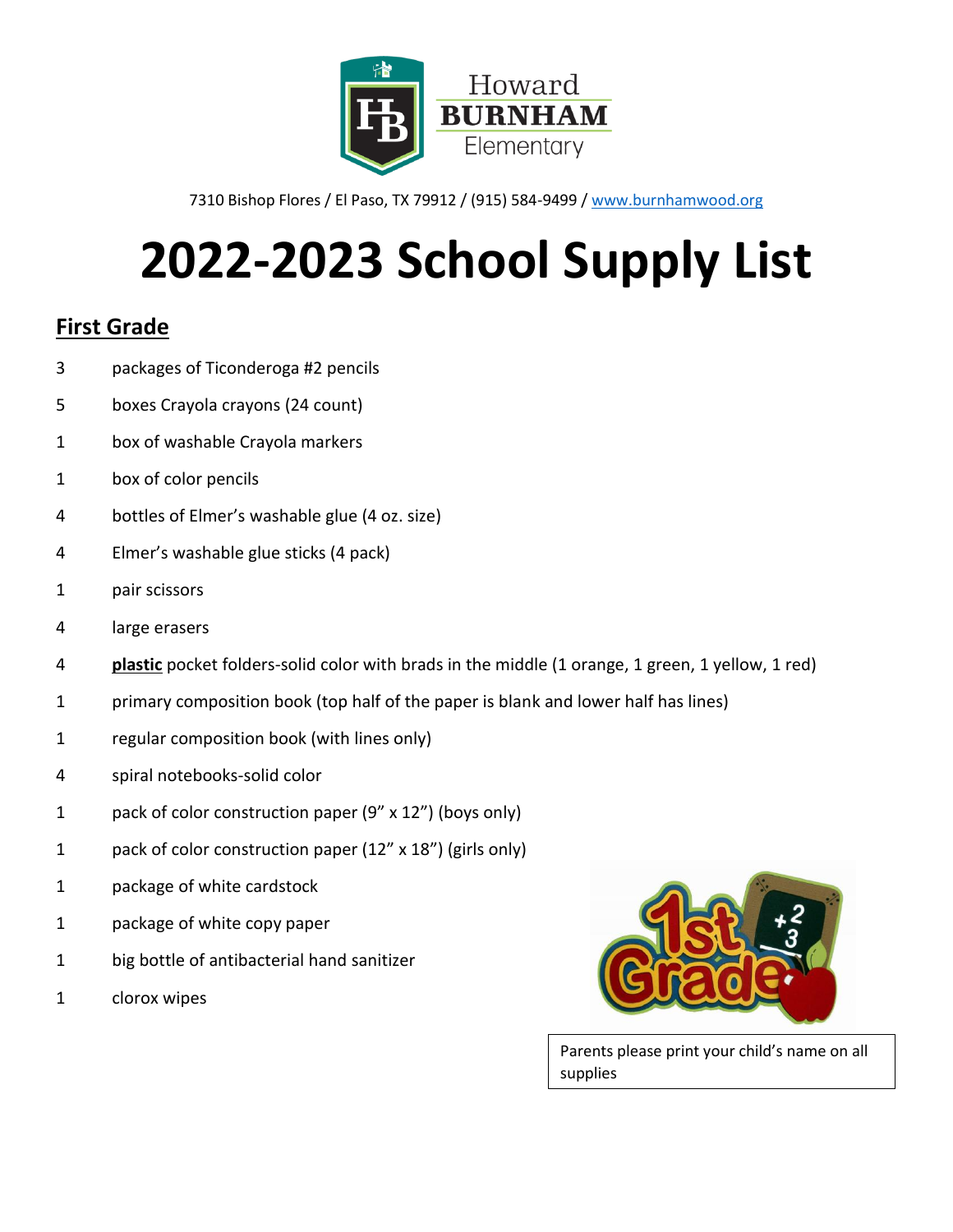

# **2022-2023 School Supply List**

### **Second Grade**

- packages of #2 pencils
- boxes Crayola crayons (24 count)
- box of Crayola color pencils (24 count)
- box Crayola washable markers
- pair scissors
- large erasers
- sturdy plastic pocket folders, solid color with brads in the middle
- clear plastic ruler 12" with inch and centimeter markings
- composition books wide ruled (200 sheets)
- pack of colored copy paper girls
- pack of white copy paper boyx
- Elmer's glue sticks
- box Ziploc bags quart size (girls only)
- package Expo dry erase markers (3 pack) (boys only)
- yellow highlighters
- pack of color cardstock (boys)
- container of antibacterial Clorox wipes
- pack of white card stock (girls)

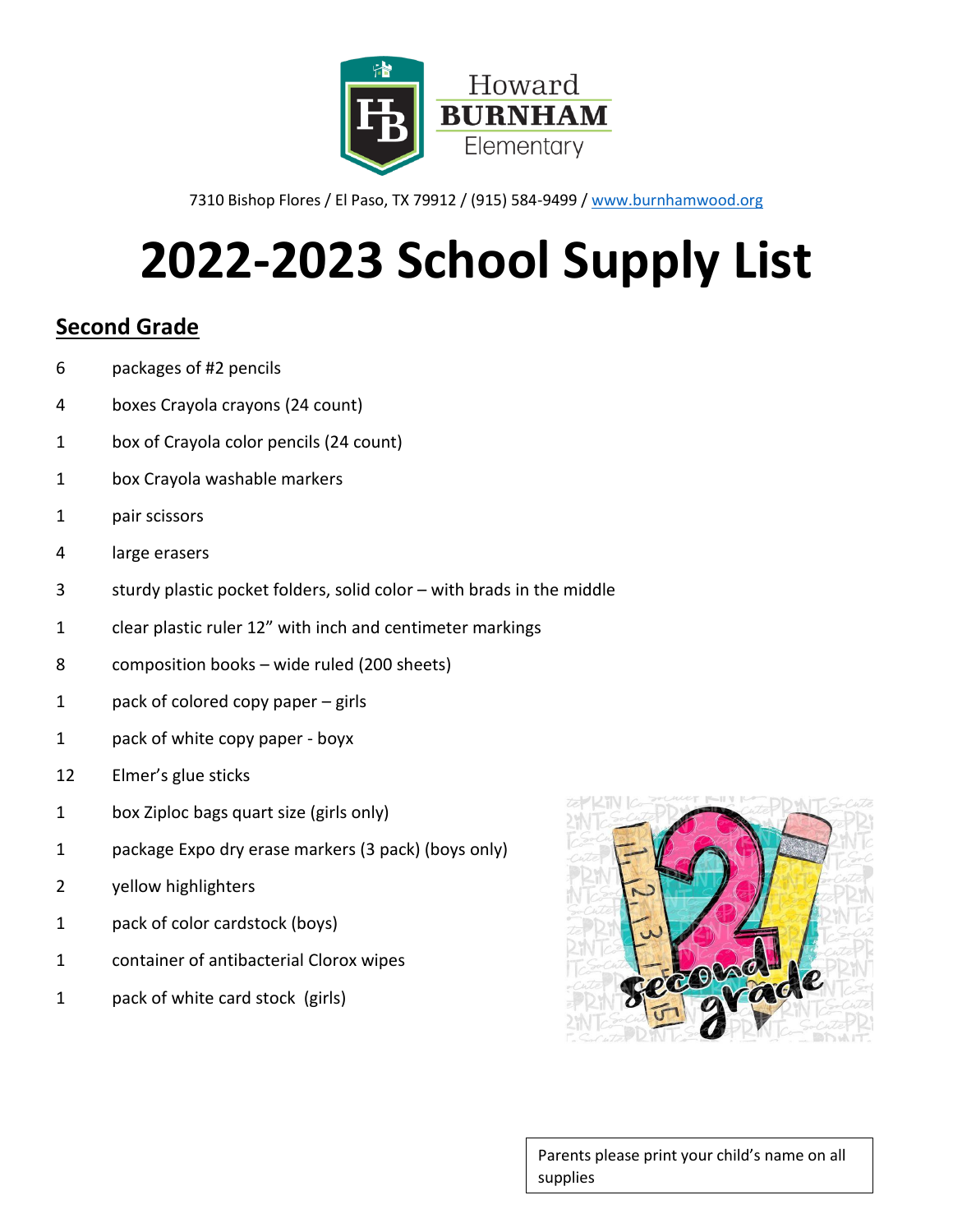

7310 Bishop Flores / El Paso, TX 79912 / (915) 584-9499 / [www.burnhamwood.org](http://www.burnhamwood.org/)

# **2022-2023 School Supply List**

### **Third Grade**

- boxes of Crayola crayons (24 pack)
- Elmer's glue sticks
- bottle glue
- box Crayola Markers (10 pack)
- box of colored pencils
- yellow highlighters
- composition notebooks (black & white covers only)
- packs of #2 pencils
- pair of scissors
- package construction paper (9" x 12") Girls only
- package construction paper (12" x 18") Boys only
- pack of (5) dry erase markers
- box Ziploc bags quart size Girls only
- box Ziploc bags gallon size Boys only
- package of colored copy paper Girls only
- packages of wide ruled loose-leaf paper (200 sheets) Boys only
- plastic folders with prongs: (red, blue, yellow, green, black and purple)
- erasers
- canisters of anti-bacterial Clorox Wipes (9.1 oz)

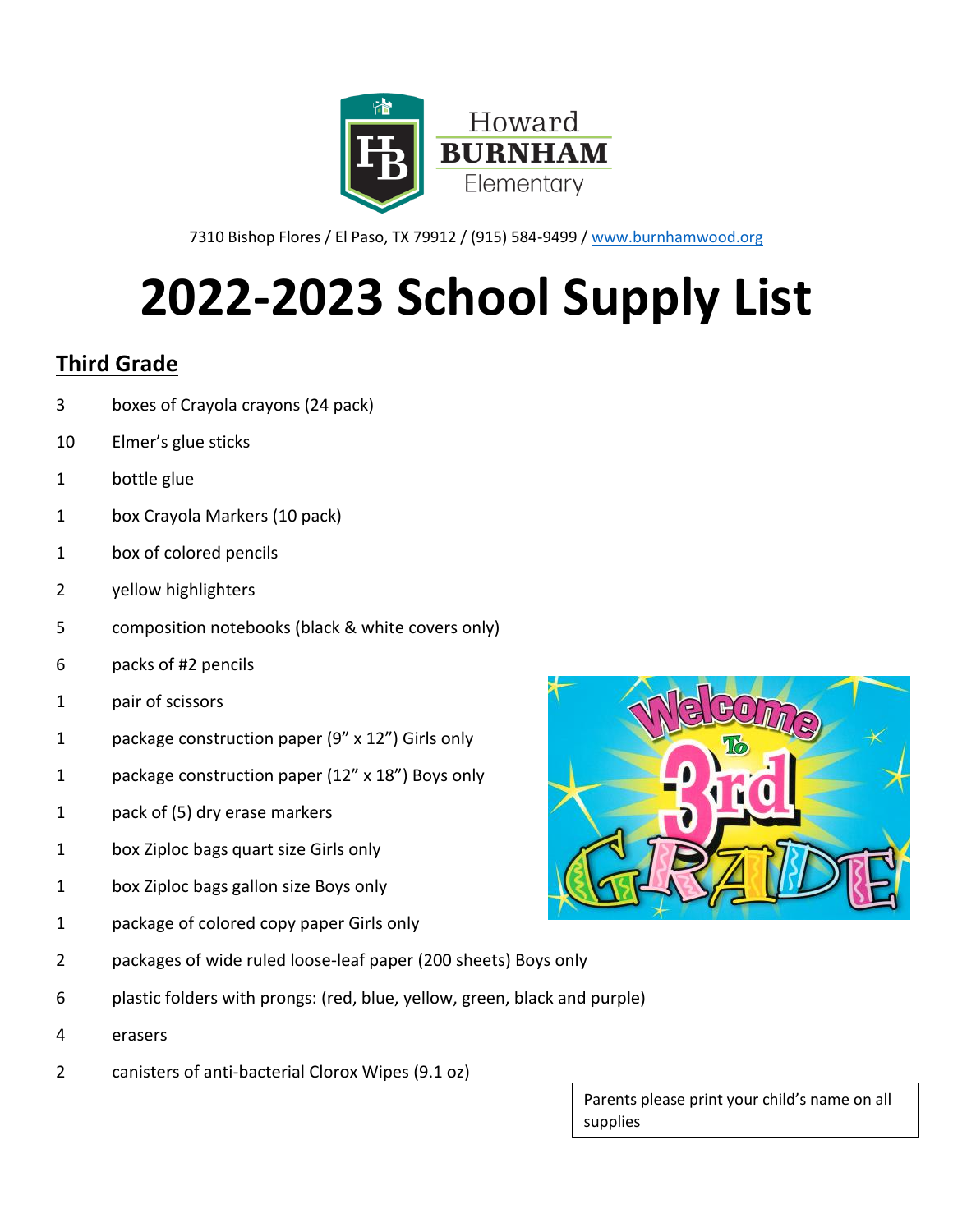

7310 Bishop Flores / El Paso, TX 79912 / (915) 584-9499 / [www.burnhamwood.org](http://www.burnhamwood.org/)

# **2022-2023 School Supply List**

### **Fourth Grade**

- packages of #2 pencils
- box Crayola crayons (12 count)
- pack of dry erase markers (5 count)
- pair of scissors
- box Crayola markers (8 count)
- box of color pencils
- plastic pocket folders with brads in the middle (3 different colors)
- composition notebooks
- packages of wide ruled loose-leaf paper (200 sheets)
- (1/4") graph paper tablet
- washable Elmer's glue sticks (clear)
- container of Lysol wipes